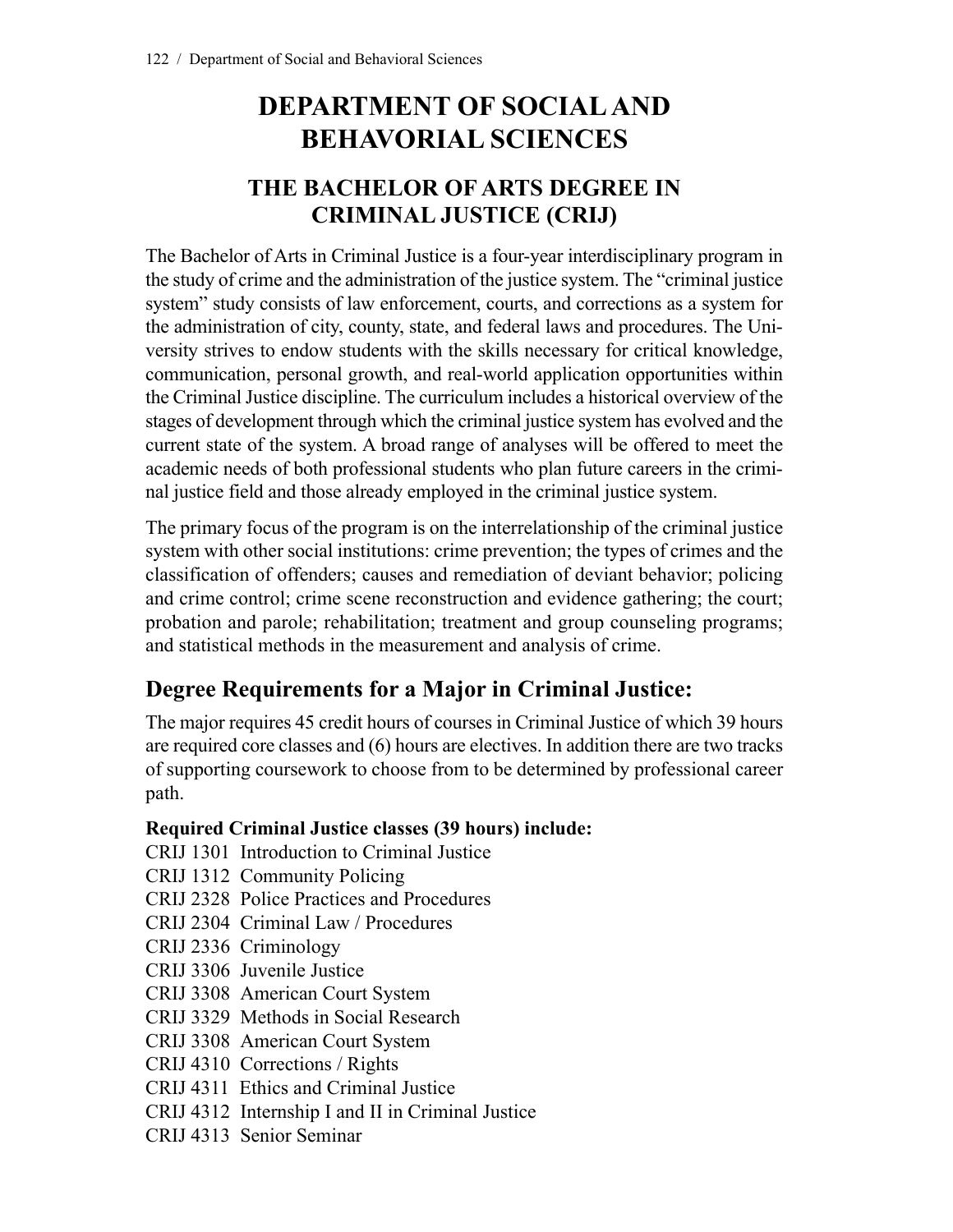### **Six credits hours of electives are chosen from the following:**

CRIJ 2314 Contemporary Issues in Criminal Justice

CRIJ 3315 Comparative Criminal Justice

CRIJ 3316 Blacks in Criminal Justice

CRIJ 3317 Special Topics

CRIJ 4317 Crime Prevention

CRIJ 4318 Probation and Parole

Supporting Course Work Track I - Twenty-four hours – social science emphasis.

Eighteen hours drawing from at least two disciplines. Course options include but are not limited to:

### **Political Science:**

- PSCI 2304 Information Management
- PSCI 2305 Social Science Statistics
- PSCI 2316 Comparative Government
- PSCI 3310 Constitutional Law
- PSCI 3329 Urban Politics
- PSCI 3328 Ancient Political Theory
- PSCI 3317 Public Policy
- PSCI 3316 Public Administration
- PSCI 3315 Social Welfare Policy
- PSCI 4308 Modern Political Theory

### **Sociology:**

- SOCI 2329 Human Sexuality
- SOCI 2320 Conflict Resolution
- SOCI 2319 Addictions
- SOCI 3310 Social Psychology
- SOCI 3319 Minority Group Relations
- SOCI 3320 Victimology
- SOCI 3312 Social Theory
- SOCI 3318 Marriage and the Family
- SOCI 3316 Interventive Methods of Social Work
- SOCI 4300 Social Change
- SOCI 4309 Community
- SOCI 4308 Special Topics

### **Psychology:**

- PSYC 2302 Human Growth and Development
- PSYC 2308 Special Topics: AIDS/HIV
- PSYC 3328 Adolescent Psychology
- PSYC 3308 Psychology and the African American Experience
- PSYC 4316 Abnormal Psychology
- PSYC 4308 Counseling Theory and Application

Students will select supporting courses with their major advisor with consideration for needs for professional preparation.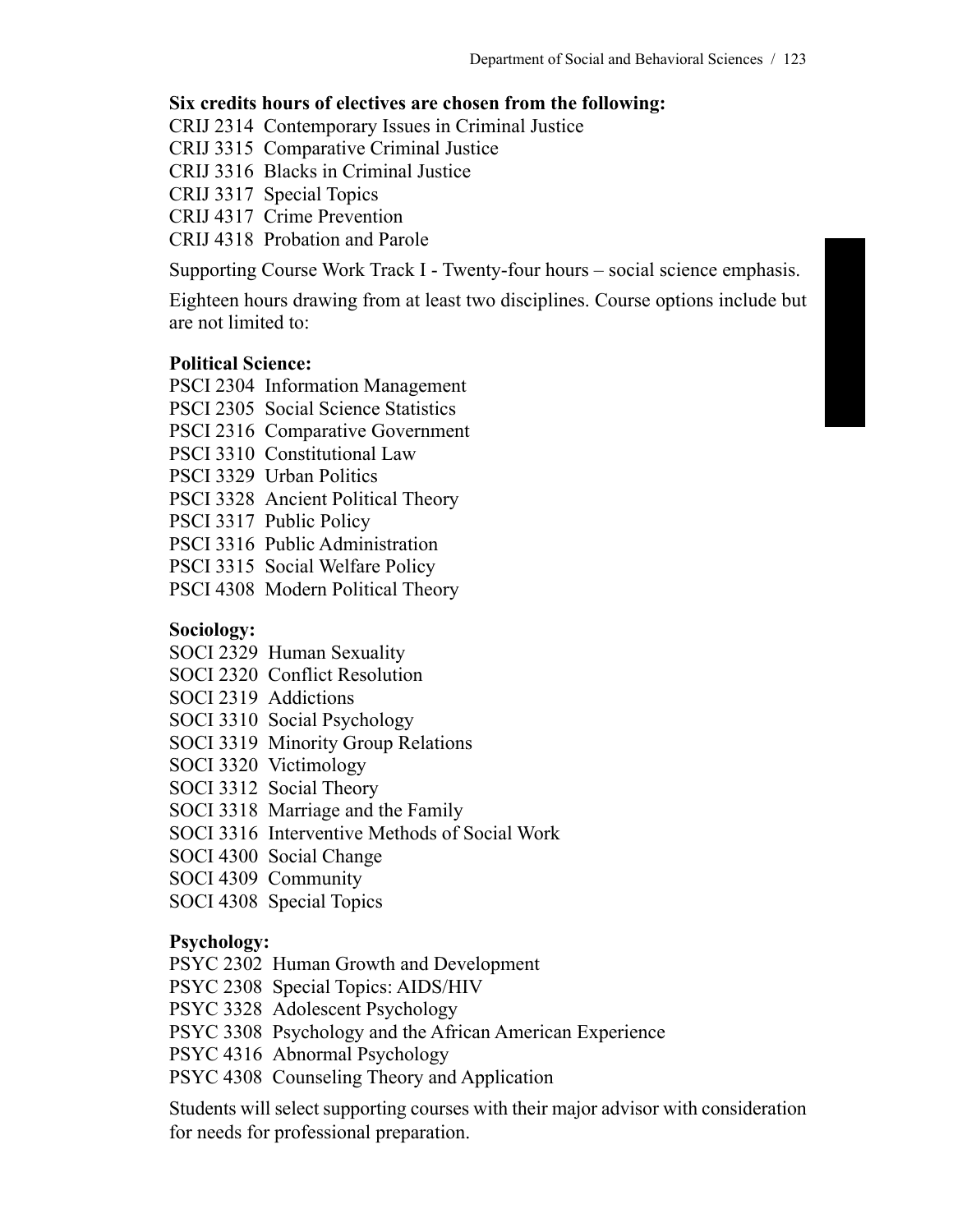124 / Department of Social and Behavioral Sciences

### **Quantitative: One of the following quantitative courses is also required**

ACCT 2301 Principles of Financial Accounting ACCT 4367 Special Topics: Forensic Accounting PSCI/PSYC/SOCI 2313 Social Science Statistics PSCI/SOCI 3314 Social Science Statistics II

### **One of the following courses is also required:**

ENGL 3353 Advanced Composition ENGL 3363 Advance Rhetoric and Argumentation ENGL 3393 Introduction to Technical Writing

### **Supporting Course Work Track II** -

Twenty-two hours - computer forensics emphasis.

COSC 1312 Programming Foundations 1 COSC 1323 Programming Foundations 2 COSC 3325 Computer Forensics COSC 3321 Computer Organization COSC 3315 Operating Systems and Theoretical Foundations COSC 3427 Computer Networks and Distribution Systems

### **The following class is also required:**

ENGL 3393 Introduction to Technical Writing

## **Requirements for a Minor in Criminal Justice**

Students must complete 18 credit hours. *Required:* CRIJ 1301 Introduction to Criminal Justice CRIJ 2336 Criminology

*Of the twelve additional CRIJ credit hours,* six hours (two classes) must be upper division courses; three hours (one class) must be senior level.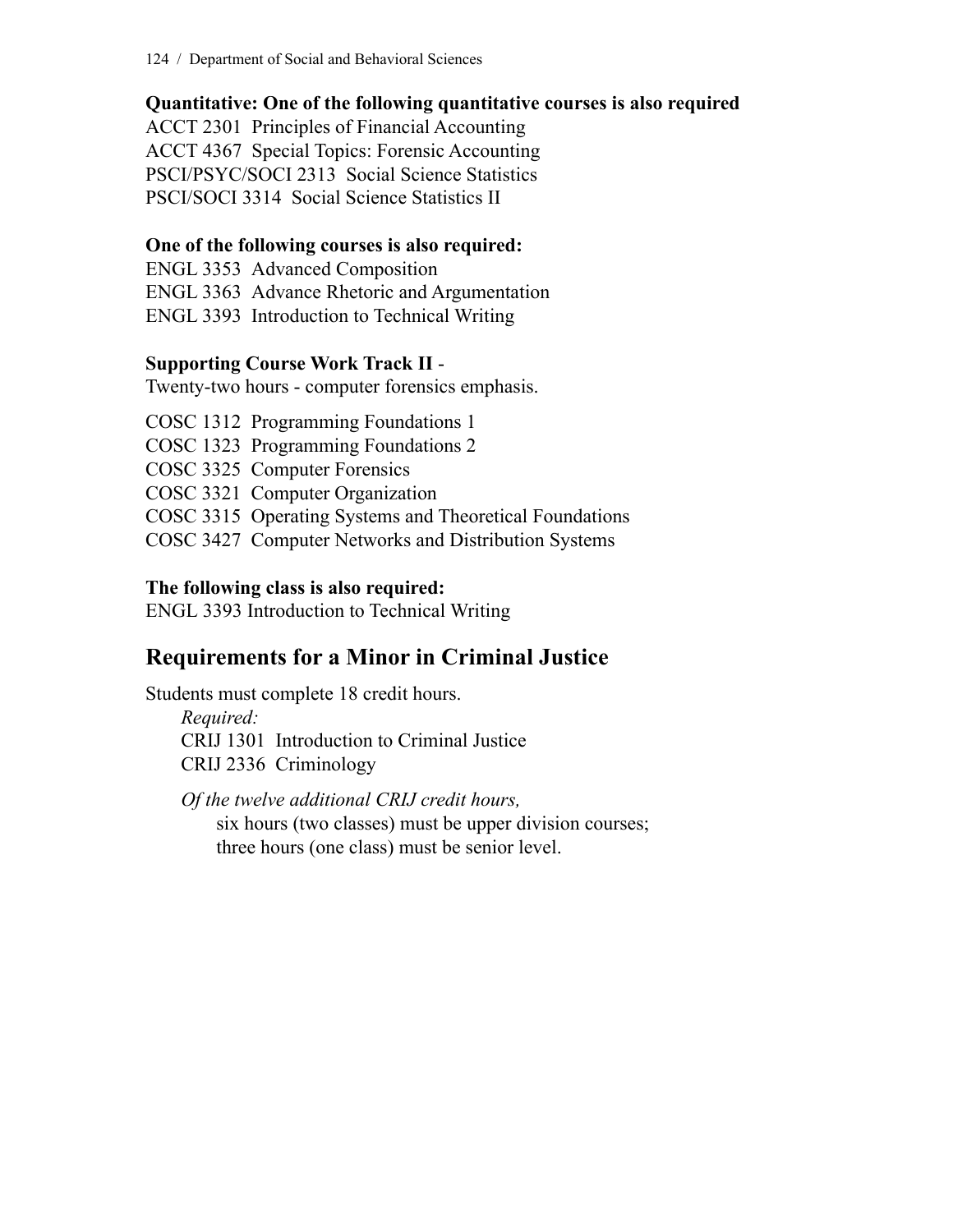|                           | <b>FALL</b>                         | <b>YEAR1</b>      |                          | <b>SPRING</b>                               |                         |
|---------------------------|-------------------------------------|-------------------|--------------------------|---------------------------------------------|-------------------------|
|                           | ENGL 1301 Intro. to College Comp.   | 3                 |                          | ENGL 1302 College Comp. and Res.            | 3                       |
|                           | MATH 1314 College Algebra           | 3                 |                          | COMM 1315 Public Speaking                   | 3                       |
| <b>CRIJ</b>               | 1301 Intro. to Criminal Justice     | 3                 |                          | KINE 1304 Dimensions of Health & Wellness 3 |                         |
| <b>KINE</b>               | Personal Fitness/Sports             | 1                 |                          | Fine Arts Core                              | 3                       |
| Language I                |                                     | 3                 | Language II              |                                             | 3                       |
|                           | COSC 1300 Introduction to Computers | $\overline{3}$    |                          |                                             |                         |
| <b>Total Hours</b>        |                                     | 16                | <b>Total Hours</b>       |                                             | 15                      |
|                           | <b>FALL</b>                         | <b>YEAR2</b>      |                          | <b>SPRING</b>                               |                         |
| Science I                 |                                     | 4                 | Science II               |                                             | 4                       |
| <b>ENGL</b>               | Literature                          | 3                 | <b>CRIJ</b>              | 1312 Community Policing                     | $\mathfrak{Z}$          |
|                           | ENGL 2326 American Literature       |                   | <b>PSCI</b>              | 1301/1302 U.S. or Texas Govt.               | $\mathfrak{Z}$          |
| <b>HIST</b>               | 1301/1302 U.S. History I or II      | 3                 |                          | <b>Supporting Course Behavioral Science</b> | 3                       |
| <b>RELI</b>               | 2302 Comparative Religion           | $\overline{3}$    |                          |                                             |                         |
| PHIL                      | 2301 Philosophy and Ethics          | 3                 |                          |                                             |                         |
|                           | <b>Total Hours</b>                  | 16                |                          | <b>Total Hours</b>                          | 16                      |
|                           | <b>SUMMER</b>                       |                   |                          |                                             |                         |
| <b>Behavioral Science</b> |                                     | $\mathfrak{Z}$    |                          |                                             |                         |
|                           | Total                               | $\overline{3}$    |                          |                                             |                         |
|                           | <b>FALL</b>                         | <b>YEAR 3</b>     |                          | <b>SPRING</b>                               |                         |
| <b>CRIJ</b>               | <b>CJP</b> Elective                 | 3                 |                          | <b>Supporting Course</b>                    | $\mathfrak{Z}$          |
| <b>CRIJ</b>               | 2328 Police Practice/Procedures     | 3                 | <b>CRIJ</b>              | 3306 Juvenile Justice                       | $\mathfrak{Z}$          |
| <b>CRIJ</b>               | 2304 Criminal Law/Procedures        | 3                 | <b>CRIJ</b>              | 3307 Criminal Investigation                 | $\mathfrak{Z}$          |
| <b>CRIJ</b>               | 2336 Criminology                    | 3                 | <b>CRIJ</b>              | 3329 Research Methods                       | $\mathfrak{Z}$          |
| <b>CRIJ</b>               | 3308 American Court System          | $\overline{3}$    | <b>CRIJ</b>              | Elective for CJP                            | 3                       |
|                           | <b>Total Hours</b>                  | 15                |                          | <b>Total Hours</b>                          | $\overline{15}$         |
| <b>FALL</b>               |                                     | YEAR <sub>4</sub> |                          | <b>SPRING</b>                               |                         |
| <b>CRIJ</b>               | 4310 Corrections & Rights           | 3                 |                          | <b>Quantitative Course</b>                  | $\mathfrak{Z}$          |
| <b>CRIJ</b>               | 4311 Ethics & Criminal Justice      | 3                 | <b>CRIJ</b>              | 4313 Senior Seminar                         | $\overline{\mathbf{3}}$ |
| <b>CRIJ</b>               | <b>Supporting Course</b>            | 3                 |                          | ENGL 3353 Advanced Composition              | 3                       |
| <b>CRIJ</b>               | 4312 Internship in Criminal Justice | $\overline{3}$    | Elective                 |                                             | 3                       |
| <b>Supporting Course</b>  |                                     | $\overline{3}$    | <b>Supporting Course</b> |                                             | 3                       |
| <b>Total Hours</b>        |                                     | 15                | <b>Total Hours</b>       |                                             | 15                      |

### **A SUGGESTED COURSE SEQUENCE FOR THE CRIMINAL JUSTICE MAJOR**

## **COURSES IN CRIMINAL JUSTICE (CRIJ)**

### **CRIJ 1301 Introduction to Criminal Justice 3 Credit Hours**

This is an introductory course designed to familiarize students with the history, philosophy and progress of the criminal justice system in the United States. Included is an overview of the ethical considerations, crime defined, law enforcement, court system, prosecution and defense, trial process and corrections. The responsibilities of various agencies of the Criminal Justice System will also be delineated. **Prerequisite: None Offered: Yearly**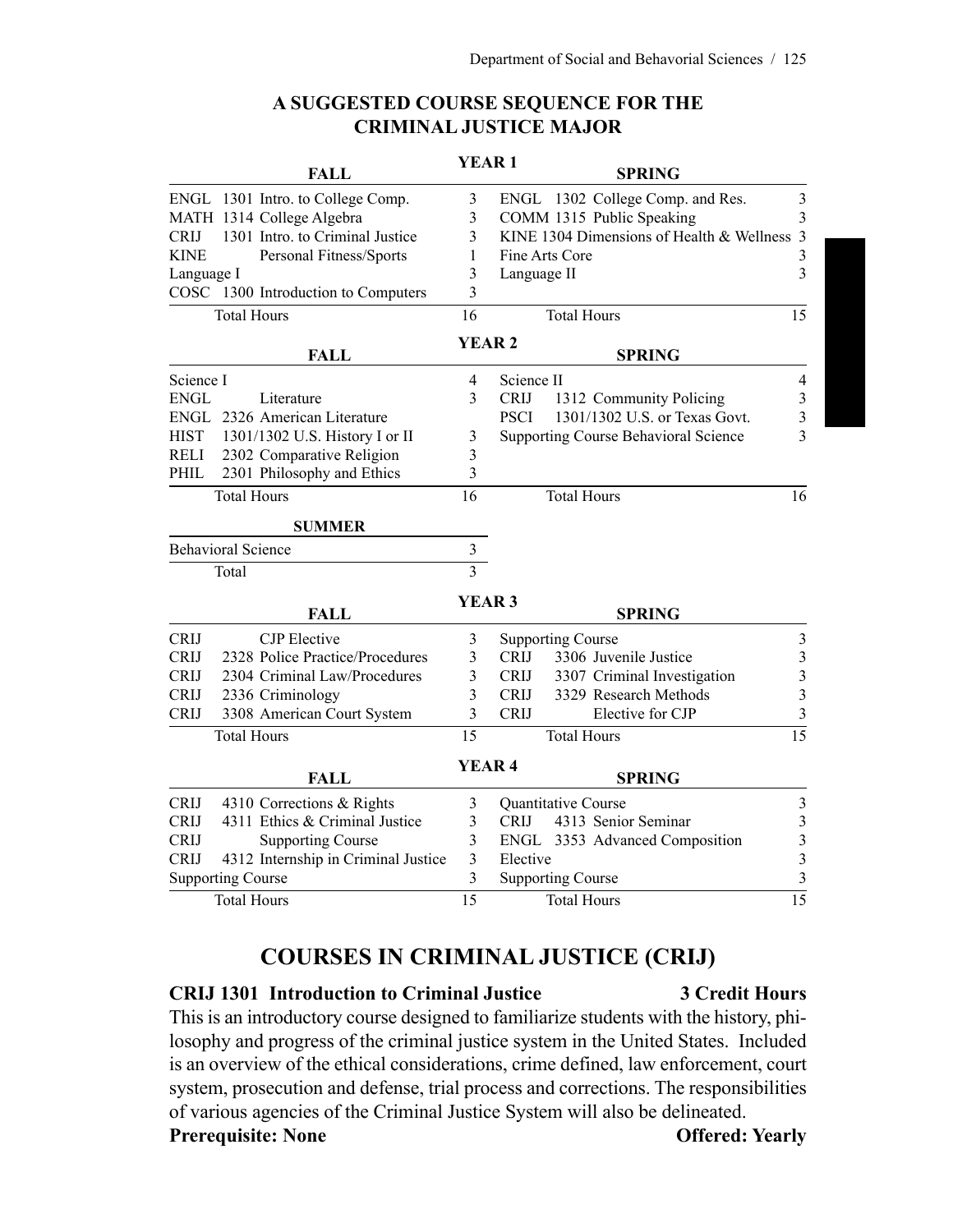### **CRIJ 1312 Community Policing 3 Credit Hours**

This is a basic introductory course treating the broad field of police and relations, focusing particularly on police and community response. Included in this course will be discussion of the philosophy of community policing, its impact on police administration and personnel, and implementation and evaluation issues.

## **Prerequisite: None Offered: Yearly**

## **CRIJ 2304 Criminal Law and Procedures 3 Credit Hours**

This course is a study of the nature of criminal law: philosophy and historical developments, major definitions and concepts, classification of crime, elements of crimes and penalties using Texas Statutes as illustrations, and justifications of and defenses to criminal responsibility. Criminal procedure will also address: prosecution, right to counsel, pre-trial release, grand juries, the adjudication process, types and rules of evidence, and sentencing.

### **Prerequisite: CRIJ 1301 Offered: Yearly**

**CRIJ 2314 Contemporary Issues in Criminal Justice 3 Credit Hours** This course will address current issues in the criminal justice system such as racial profiling, terrorism, safety, and community involvement related to safety issues. **Prerequisite: None Offered: Every Other Year**

## **CRIJ 2328 Police Practice and Procedures 3 Credit Hours**

This course is an overview of the history and philosophy of law enforcement in a democratic society in accordance with the Constitution. Emphasis will be given to the police profession: organization of law enforcement systems, the police role, police discretion, ethics, police-community interaction, and current and future issues.

### **Prerequisite: CRIJ 1301 Offered: Yearly**

## **CRIJ 2336 Criminology 3 Credit Hours**

This course is a study of the nature and causation of crime, crime typologies, and the extent of criminality. Specific topics to be addressed may include crime as a form of deviant behavior; nature and extent of crime; past theories; evaluation and prevention, control, and treatment programs. This course is the same as SOCI 2336. **Prerequisite: None Offered: Fall/Every Other Year**

## **CRIJ 3306 Juvenile Justice 3 Credit Hours**

This course is designed to review the nature and extent of delinquency; explanatory theories; the juvenile justice system: history, philosophy, and evaluation of the juvenile court; juvenile courts and procedures; the role of a police officer and the correctional officer.

**Prerequisite: CRIJ 1301 Offered: Yearly**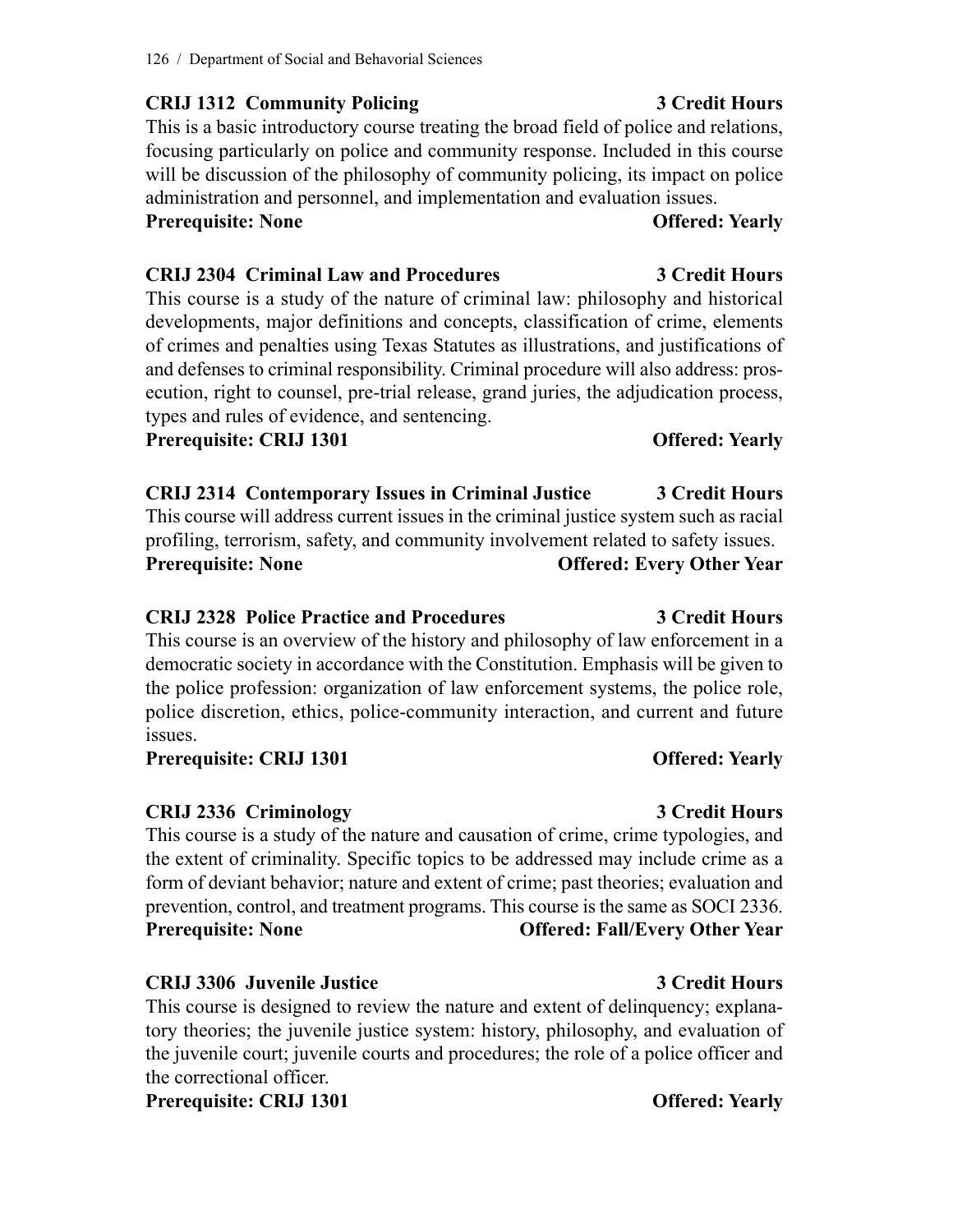**CRIJ 3307 Criminal Investigations and Forensics 3 Credit Hours** This course is a study of the fundamentals of investigation; duties and responsibilities of the investigator; interrogation techniques of protecting the crime scene; collections and preservation of evidence, scientific aids and other sources of infor-

mation; court perpetration and case follow-up. Students will gain basic knowledge of forensic evidence developments in crime scene techniques with some practical experience techniques concerning various types of evidence including fingerprint, impressions, hair, fiber, trace, firearms, biological, accelerant, explosives and drugs.

**Prerequisites: CRIJ 1301 Offered: Yearly**

### **CRIJ 3308 American Court System 3 Credit Hours**

This course is a study of the judiciary in the criminal justice system including the American court system including their legal basis, structure, jurisdiction and operation. It will also involve an analysis of the legal transactions involved in the accusation, arrest, adjudication, and disposition of criminal offenders.

**Prerequisite: None Offered: Yearly**

### **CRIJ 3315 Comparative Criminal Justice 3 Credit Hours** This course is a survey of the organizational, administrative, and philosophical principles of criminal justice systems around the world. This course meets a diversity requirement.

**Prerequisite: None Offered: Every Other Year**

**This course also meets a diversity requirement**

### **CRIJ 3316 Blacks in Criminal Justice 3 Credit Hours**

This course addresses issues that have culminated in African Americans warranting closer examination/study on issues of social change, economics, education and what may be biases of the criminal justice system that serve to disenfranchise blacks, i.e., disparities in adjudication outcomes both at the criminal and juvenile justice levels as well as other phases of criminal justice processing. This course also examines the contributions made by blacks to the field of criminal justice. **Prerequisites: None Offered: Every Other Year**

### **CRIJ 3317 Special Topics 3 Credit Hours**

Topics vary according to the current interests of the department and/or students. May be repeated once when topics vary. **Prerequisite: None Offered: As Needed**

### **CRIJ 3329 Methods in Social Research 3 Credit Hours**

This course presents the application of scientific methods of investigation in the social and behavioral sciences. Same as SOCI 3329

**Prerequisites: PSYC 1301 or SOCI 1301 Offered: Spring/Yearly and PSCI 2305**